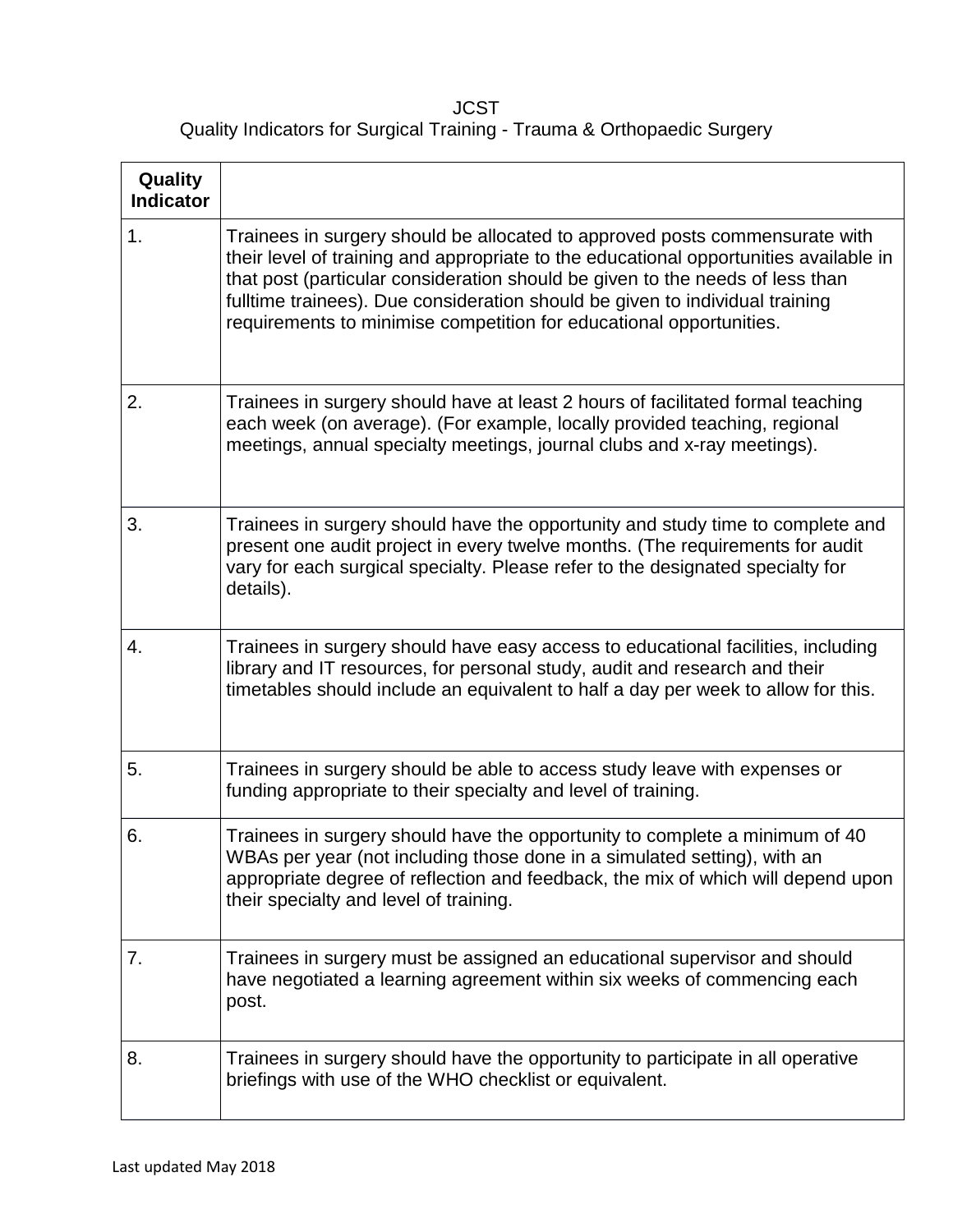| Trainees in surgery should have the opportunity to receive simulation training |
|--------------------------------------------------------------------------------|
| where it supports curriculum delivery.                                         |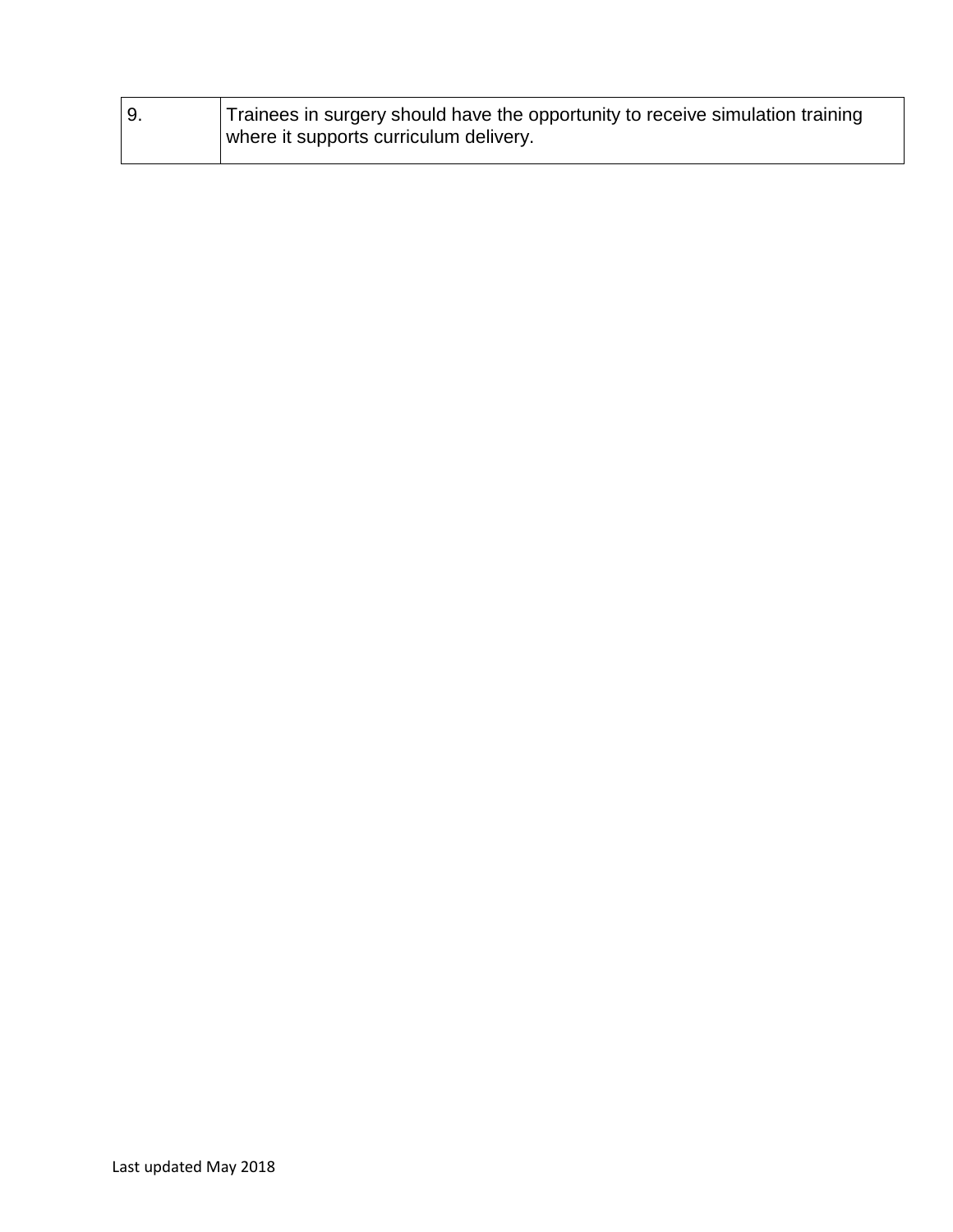Quality Indicators for Surgical Training - Trauma & Orthopaedic Surgery All Trainees

| Quality<br><b>Indicator</b> |                                                                                                                                                                                                                                  |
|-----------------------------|----------------------------------------------------------------------------------------------------------------------------------------------------------------------------------------------------------------------------------|
| 10.                         | All trainees in T&O should have the opportunity to attend a minimum of 3<br>consultant supervised theatre sessions each week.                                                                                                    |
| 11.                         | All trainees in T&O should have the opportunity to attend a minimum of 2<br>consultant supervised outpatient clinics each week, including fracture and<br>specialty clinics, and should see a mix of new and follow-up patients. |
| 12.                         | All trainees in T&O should have the opportunity to be involved with the<br>management of patients presenting as an emergency at least one day every<br>week, under supervision and appropriate to their level of training.       |
| 13.                         | All trainees in T&O should have the opportunity to attend at least 70% of their<br>Regional Training Days (or equivalent if half-days) each year.                                                                                |
| 14.                         | All trainees in T&O should have the opportunity to attend at least two BOA or<br>IOA conferences as appropriate every 6 years (or an equivalent number of<br>days/half-days. NB BOA Congress equivalent to 9 half days.          |
| 15.                         | All trainees in T&O should have the opportunity to update their ATLS certificate.                                                                                                                                                |
| 16.                         | All trainees in T&O should have the opportunity to complete the following mix of<br>WBAs per year in order to meet QI 6 above:<br>A minimum of 10 CEX<br>A minimum of 10 CBD<br>A minimum of 20 PBA/DOPS<br>1 x MSF              |
| 17.                         | All trainees in T&O should have the opportunity to attend one MDT meeting, or<br>equivalent, per week.                                                                                                                           |

Quality Indicators for Surgical Training - Trauma & Orthopaedic Surgery ST3/4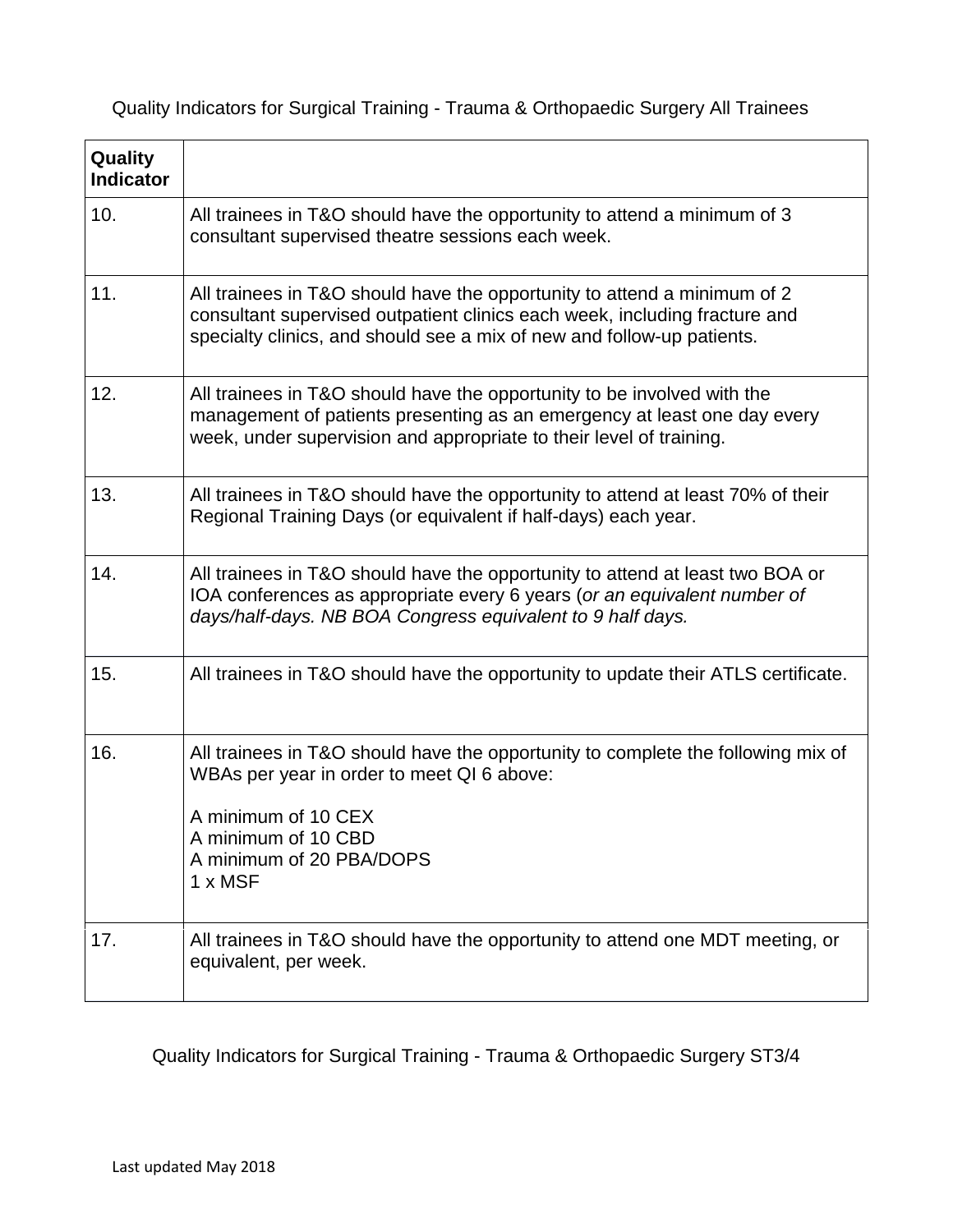| Quality<br><b>Indicator</b> |                                                                                                                                                                                   |
|-----------------------------|-----------------------------------------------------------------------------------------------------------------------------------------------------------------------------------|
| 18.                         | Trainees in T&O at ST3/4 level should have the opportunity to undertake a range<br>of operations in Trauma as defined by the curriculum for ST3/4.                                |
| 19.                         | Trainees in T&O at ST3/4 level should have the opportunity to operate, under<br>supervision, on a range of elective and trauma surgery as defined by the<br>curriculum for ST3/4. |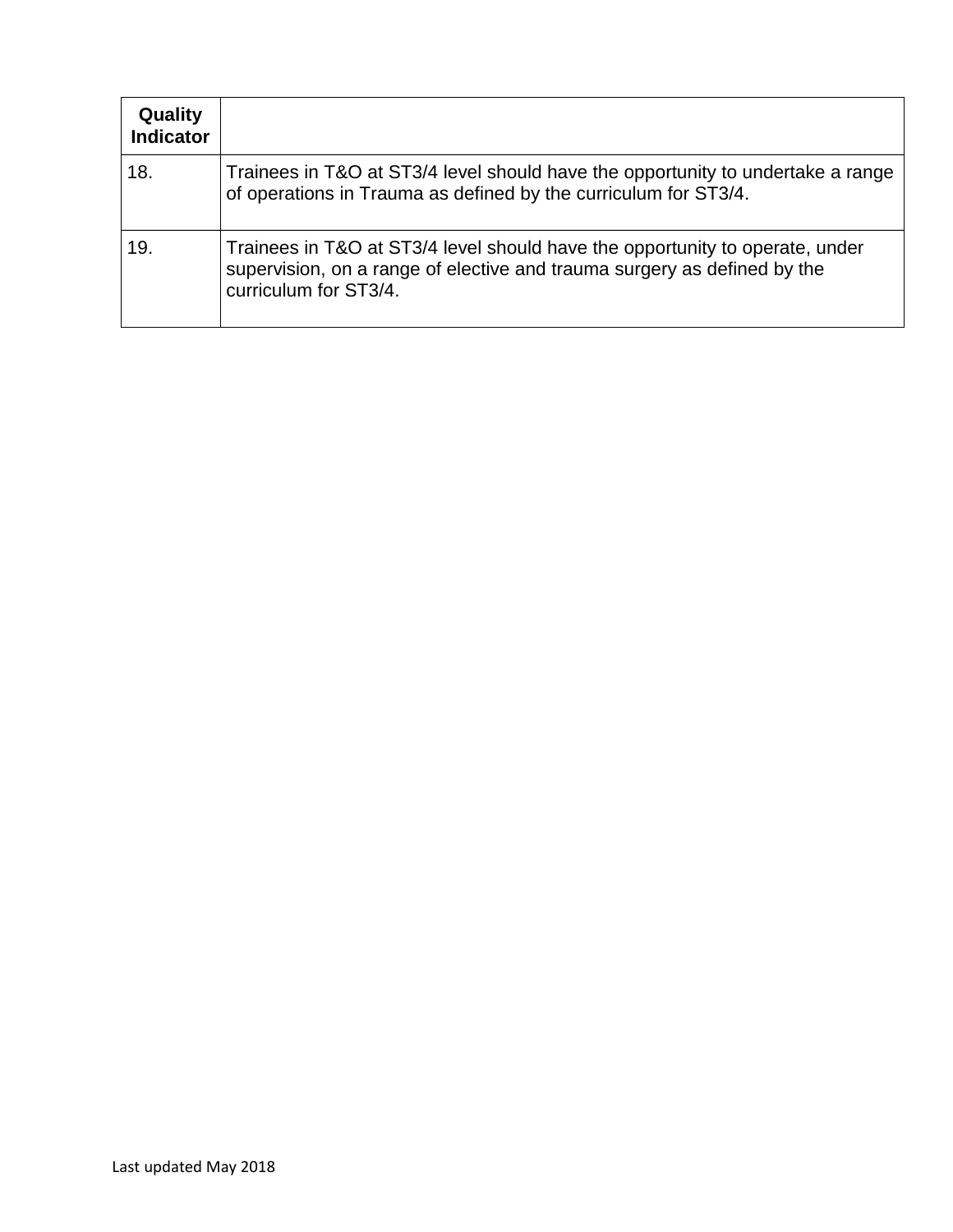## Quality Indicators for Surgical Training - Trauma & Orthopaedic Surgery ST5/6

| Quality<br><b>Indicator</b> |                                                                                                                                                                                                                                           |
|-----------------------------|-------------------------------------------------------------------------------------------------------------------------------------------------------------------------------------------------------------------------------------------|
| 20.                         | Trainees in T&O at ST5/6 level should have the opportunity to undertake a range<br>of operations, under appropriate supervision, in elective and trauma surgery,<br>including the subspecialties, as defined by the curriculum for ST5/6. |

## Quality Indicators for Surgical Training - Trauma & Orthopaedic Surgery ST7/8

| Quality<br><b>Indicator</b> |                                                                                                                                                                                                                                                    |
|-----------------------------|----------------------------------------------------------------------------------------------------------------------------------------------------------------------------------------------------------------------------------------------------|
| 21.                         | Trainees in T&O at ST7/8 level should have the opportunity to undertake a<br>range of operations, both independently and under appropriate supervision, in<br>elective and trauma surgery as defined by the curriculum for ST7/8.                  |
| 22.                         | Trainees in T&O at ST7/8 level should have the opportunity to operate, both<br>independently and under appropriate supervision, on a range of operations in<br>their chosen subspecialty of T&O Surgery as defined by the curriculum for<br>ST7/8. |
| 23.                         | Trainees in T&O at ST7/8 level should have the opportunity to attend a training<br>course that covers management & leadership issues in the NHS within 72<br>months of training.                                                                   |
| 24.                         | Trainees in T&O at ST7/8 level should have the opportunity to attend a training<br>course which covers training and education in the NHS e.g. Training the<br>Trainers or equivalent.                                                              |

Quality Indicators for Surgical Training - Spinal TIG Post

| Quality          | <b>Spinal TIG Post</b> |
|------------------|------------------------|
| <b>Indicator</b> |                        |